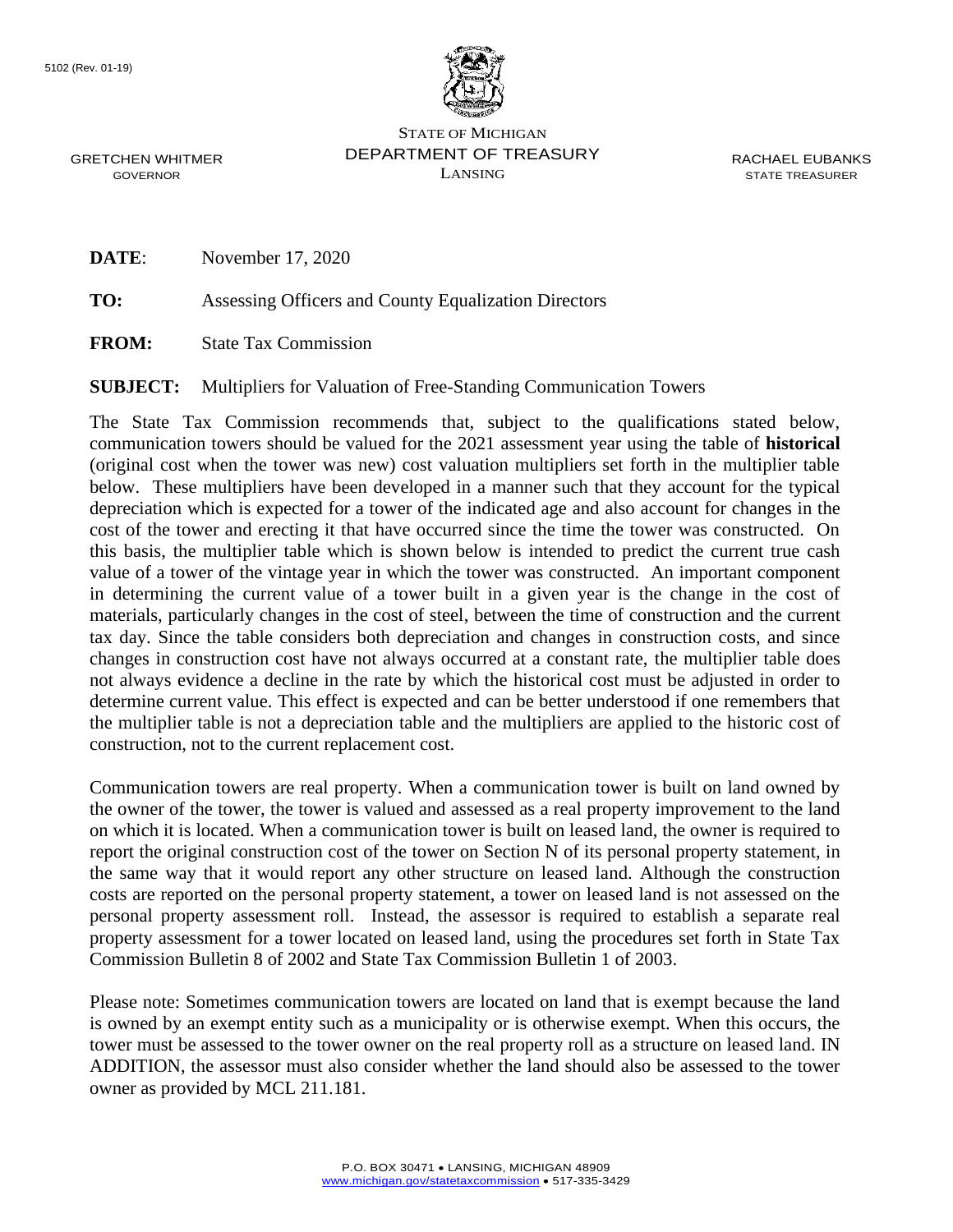## Page 2

There may be situations where the value of a particular freestanding communication tower is more or less than the figure developed by using this table. This could be due to unusual depreciation (physical deterioration and/or obsolescence) or an unusual enhancement in value caused by supply and demand factors in a particular area.

*Property Statement for Communication Towers* (Form 3594) is to be used for reporting the costs of freestanding communication towers. This form was developed for the specific purpose of gathering construction cost information for communication towers. The assessor may use this form to gather detailed information regarding the construction costs of communication towers. This cost information can then be used as a basis for valuation by multiplying the historic cost by the appropriate multiplier from the table located below.

Please note the following:

- The preferred method for valuing freestanding communication towers is using original cost new multiplied by the appropriate multiplier from the following table.
- In some cases historical/original cost may be unobtainable. Those cases may require using the Assessor's Manual cost new multiplied by the Assessor's Manual depreciation table multiplier.
- Do not apply the Assessor's Manual depreciation table multipliers to the historical/original cost of a tower
- Do not apply the communication tower multipliers from the following table to the Manual cost new of a tower.

Form 3594 is a real property statement and, as such, the taxpayer is not required to complete and submit the form to the assessor unless the taxpayer is specifically asked to do so. If a communication tower is located on leased land, the owner should already be reporting its original acquisition costs on Section N of the personal property statement (Form 632 (L-4175)). If so, the assessor would only need to send Form 3594 if more detailed information regarding costs is needed. The assessor IS NOT REQUIRED TO SEND Form 3594 to tower owners each year. The following table applies to both guyed and self-supporting communication towers.

## **HISTORICAL (ORIGINAL) COST VALUATION MULTIPLIERS FOR USE IN 2021 ASSESSMENTS OF FREESTANDING COMMUNICATIONS TOWERS**

| <b>YEAR OF</b><br><b>CONSTRUCTION</b> | <b>MULTIPLIER</b> | <b>YEAR OF</b><br><b>CONSTRUCTION</b> | <b>MULTIPLIER</b> |
|---------------------------------------|-------------------|---------------------------------------|-------------------|
| 2020                                  | 0.97              | 2000                                  | 0.92              |
| 2019                                  | 0.97              | 1999                                  | 0.90              |
| 2018                                  | 0.98              | 1998                                  | 0.91              |
| 2017                                  | 0.98              | 1997                                  | 0.89              |